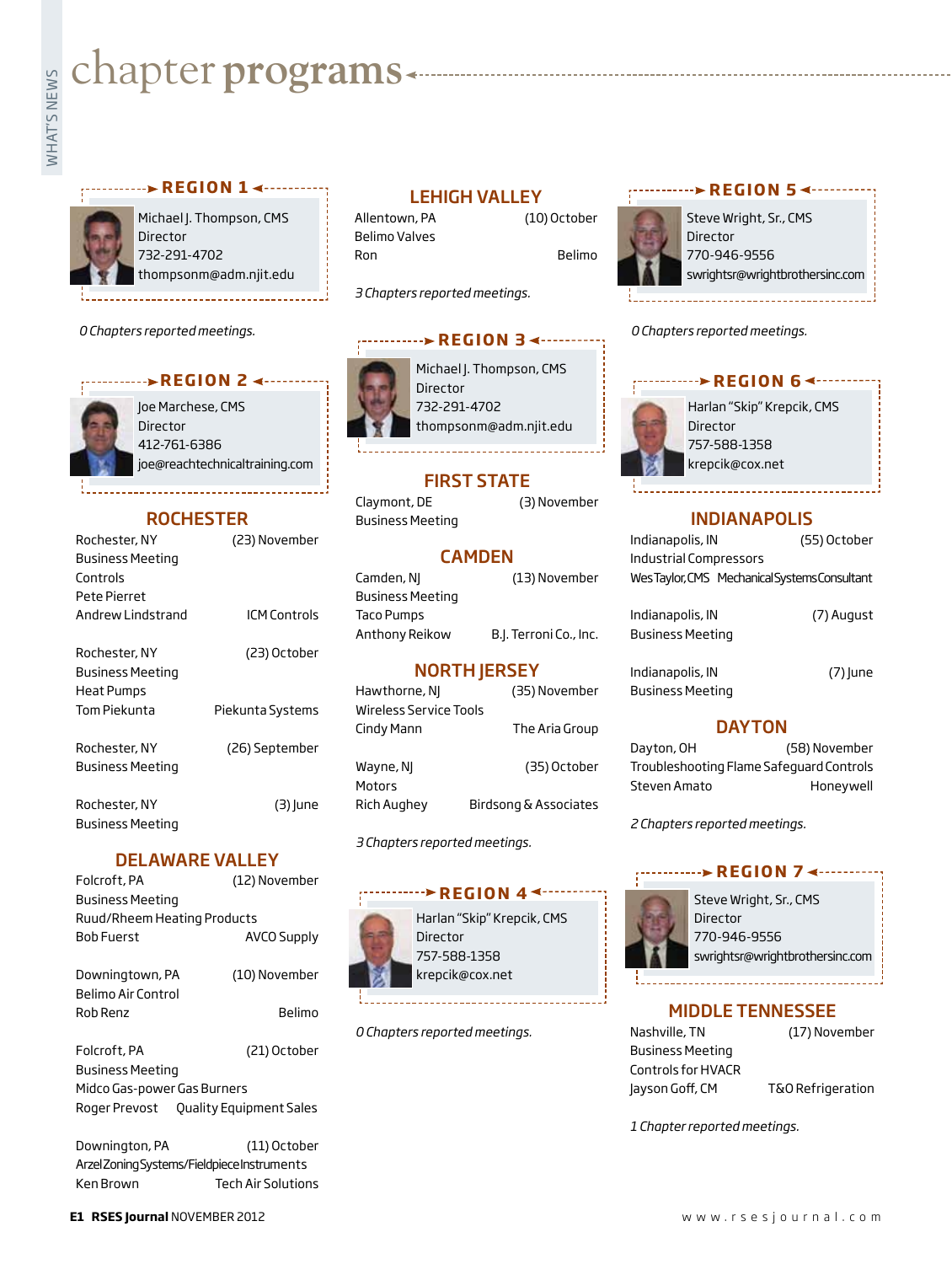

Rich Hoke, CMS Director 847-931-5650 richhoke@sbcglobal.net

#### **SPRINGFIELD**

Springfield, IL (6) October Business Meeting LG Mini Splits Don Dennison Rogers Supply Co.

#### MISSISSIPPI VALLEY

Davenport, IA (16) October Gas-furnace Heat-exchanger Inspections Desi Rigg, CMS Gary Reecher, CMS RSES Chapter 08361

#### CAPITAL CITY

| Madison, WI           | (7) November       |
|-----------------------|--------------------|
| Business Meeting      |                    |
| <b>Current Events</b> |                    |
| Members               | RSES Chapter 08398 |

*3 Chapters reported meetings.*

#### **REGION 94 ·······**



Michael Ralston, CM Director 913-722-1328 rsesmike@gmail.com

#### ST LOUIS GATEWAY

| St. Louis, MO                            | (35) November |
|------------------------------------------|---------------|
| <b>Business Meeting</b>                  |               |
| Nordyne Inverter-driven Rotary IO Drives |               |
| Greg Brunts                              | Nordyne       |
|                                          |               |

| St. Louis, MO                            | (28) October |
|------------------------------------------|--------------|
| <b>Business Meeting</b>                  |              |
| Fluke Thermography/Vibration Instruments |              |
| <b>Rick McCov</b>                        | Fluke Corp.  |

*1 Chapter reported meetings.*



### Larry D. Brewer, CM

512-963-1612 ldbrewer@suddenlink.net

#### COWTOWN

Fort Worth, TX (15) October Business Meeting LG Mini Splits James Fulton AC Supply

#### REFRIG. ASSN. OF SAN ANTONIO

| San Antonio, TX               | (26) October |
|-------------------------------|--------------|
| <b>Business Meeting</b>       |              |
| Fieldpiece Meters/Instruments |              |
| Jim Malone, CM                | ReCapCo      |

#### TRI-COUNTY

| New Braunfels, TX       | (12) November   |
|-------------------------|-----------------|
| <b>Business Meeting</b> |                 |
| Condensate Management   |                 |
| Steve Woods             | Southwest Sales |
|                         |                 |

New Braunfels, TX (11) September Business Meeting Brazing Alloy Rings Jim Malone, CM ReCapCo

*3 Chapters reported meetings.*

#### **r e g i o n 11**



Rich Hoke, CMS Director 847-931-5650 richhoke@sbcglobal.net

#### TWIN CITIES

Minneapolis, MN (13) November Business Meeting Filling Skills Shortage in HVACR Ruth Ann Davis Williams/Comfort Products

Minneapolis, MN (12) September Business Meeting Ecobee Wi-Fi Thermostats Robert Eddy EP Sales

#### BLACK HILLS

Rapid City, SD (14) October Business Meeting

#### MID NEBRASKA

| Kearney, NE                  | (8) October |
|------------------------------|-------------|
| Automation/Control Solutions |             |
| John McCarthy                | Honeywell   |

*3 Chapters reported meetings.*

#### **region 12**



Michael Ralston, CM Director 913-722-1328 rsesmike@gmail.com

#### PIKES PEAK

Colorado Springs, CO (8) October Business Meeting Measuring TD as Diagnostic in A/C Troubleshooting Ned Byrd Halogen System*s*

*1 Chapter reported meetings.*

#### Michael Ralston, CM Director 913-722-1328 rsesmike@gmail.com **region 13**

*0 Chapters reported meetings.*